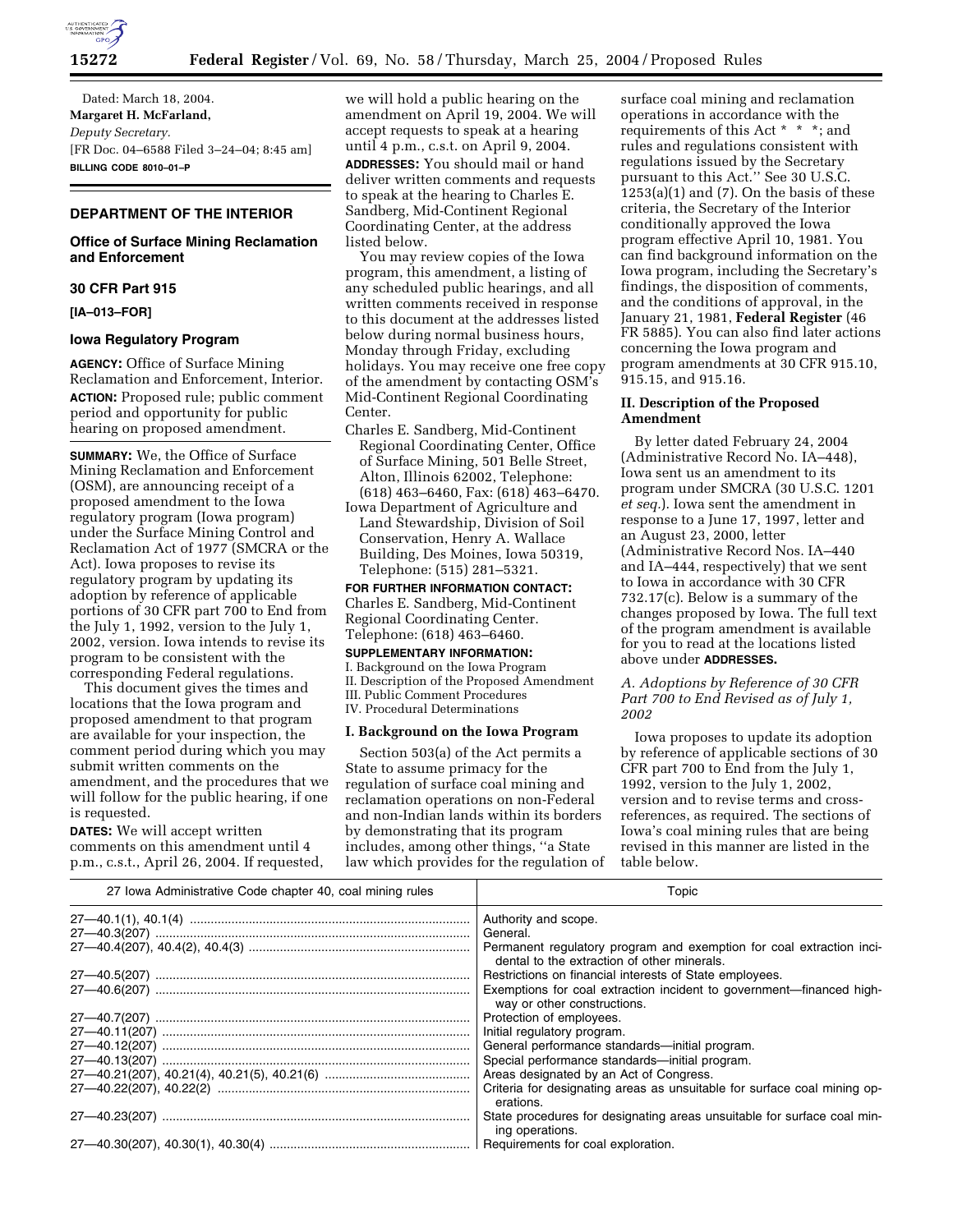| 27 Iowa Administrative Code chapter 40, coal mining rules                                                                                                                              | Topic                                                                                                                                                                                                                                               |
|----------------------------------------------------------------------------------------------------------------------------------------------------------------------------------------|-----------------------------------------------------------------------------------------------------------------------------------------------------------------------------------------------------------------------------------------------------|
| $27-40.31(207)$ , $40.31(1)$ , $40.31(2)$ , $40.31(3)$ , $40.31(4)$ , $40.31(5)$ ,<br>$40.31(6)$ , $40.31(7)$ , $40.31(8)$ , $40.31(9)$ , $40.31(13)$ , $40.31(14)$ ,<br>$40.31(15)$ . | Requirements for permits and permit processing.                                                                                                                                                                                                     |
|                                                                                                                                                                                        | Revision or amendment; renewal; and transfer, assignment, or sale of<br>permit rights.                                                                                                                                                              |
|                                                                                                                                                                                        | General content requirements for permit applications.<br>Permit application—minimum requirements for legal, financial, compli-<br>ance, and related information.                                                                                    |
|                                                                                                                                                                                        | Surface mining permit applications-minimum requirements for infor-<br>mation on environmental resources.                                                                                                                                            |
|                                                                                                                                                                                        | Surface mining permit applications-minimum requirements for rec-<br>lamation and operation plan.                                                                                                                                                    |
|                                                                                                                                                                                        | Underground mining permit applications—minimum requirements for in-<br>formation on environmental resources.                                                                                                                                        |
|                                                                                                                                                                                        | Underground mining permit applications-minimum requirements for<br>reclamation and operation plan.                                                                                                                                                  |
| 27—40.51(207) ……………………………………………………………………………                                                                                                                                            | Requirements for permits for special categories of mining.<br>Permanent regulatory program-small operator assistance program.<br>Bond and insurance requirements for surface coal mining and reclama-<br>tion operations under regulatory programs. |
|                                                                                                                                                                                        | Permanent program performance standards-general provisions.<br>Permanent program performance standards-coal exploration.                                                                                                                            |
| 27—40.64(207) …………………………………………………………………………                                                                                                                                             | Permanent program performance standards—surface mining activities.<br>Permanent program performance standards—underground mining ac-<br>tivities.                                                                                                   |
|                                                                                                                                                                                        | Special permanent program performance standards—auger mining.<br>Special permanent program performance standards-operations on<br>prime farmland.                                                                                                   |
|                                                                                                                                                                                        | Permanent program performance standards-coal preparation plants<br>not located within the permit area of a mine.                                                                                                                                    |
| 27—40.71(207) ……………………………………………………………………………                                                                                                                                            | State regulatory authority-inspection and enforcement.<br>Cessation orders.                                                                                                                                                                         |
|                                                                                                                                                                                        | Suspension or revocation of permits.<br>Civil penalties.                                                                                                                                                                                            |
|                                                                                                                                                                                        | Individual civil penalties.<br>Permanent regulatory program requirements-standards for certifi-<br>cation of blasters.                                                                                                                              |
| 27—40.92(8) …………………………………………………………………………………                                                                                                                                            | Certification of blasters.<br>Contested cases.                                                                                                                                                                                                      |

#### *B. Definitions*

1. At 27—40.4(9), Iowa proposes to remove its definition of ''previously mined area'' and to adopt the Federal definition of ''previously mined area'' by reference.

2. At 27—40.4(11), Iowa proposes to delete the definition for ''violation, failure or refusal'' at 30 CFR 701.5 and insert in its place, the following definition:

''Violation, failure, or refusal,'' means— (1) A violation of a condition of an approved permit pursuant to the Iowa program or an enforcement action pursuant to Iowa Code section 207.14, or

(2) A failure or refusal to comply with any order issued under Iowa Code section 207.14 or any order incorporated in a final decision issued by the administrator, except an order incorporated in a decision issued under subrule 40.74(7) or rule 27—40.7(207).

# *C. Exemptions for Coal Extraction Incident to Government—Financed Highway or Other Construction*

Iowa proposes to remove 27—40.6(2), which deleted the words ''250 tons''

from 30 CFR 707.12 and inserted the words ''50 tons.''

*D. Requirements for Permits and Permit Processing* 

At 40.31(12), Iowa added the following paragraph to 30 CFR 773.17:

(h) The permittee shall ensure and the permit shall contain specific conditions requiring that, as a condition of the permit, the permittee shall not, except as permitted by law, willfully resist, prevent, impede, or interfere with the division or any of its agents in the performance of their duties.

*E. Surface Mining Permit Applications—Minimum Requirements for Information on Environmental Resources* 

Iowa proposes to delete 27—40.35(3), which deleted from 30 CFR 779.22(a)(1) the words ''A map'' and inserted the words ''A map at a scale of 1:2400 or larger or an aerial photo.''

*F. Permanent Program Performance Standards—Surface Mining Activities* 

At 27—40.63(6), Iowa added a reference to its ''Revegetation Success Standards and Statistically Valid Sampling Techniques'' dated April 1999, as approved on December 27, 2001.

*G. Permanent Program Performance Standards—Underground Mining Activities* 

1. At 27—40.64(4), Iowa added a reference to its ''Revegetation Success Standards and Statistically Valid Sampling Techniques'' dated April 1999, as approved on December 27, 2001.

2. Iowa proposes to remove 27— 40.64(6), which deleted from 30 CFR 817.121(c)(2) the phrase ''To the extent required under applicable provisions of State law.''

#### *H. Individual Civil Penalties*

At 27—40.75(2), Iowa removed its definition of ''Violation, failure or refusal'' and added it at 27—40.4(11).

#### **III. Public Comment Procedures**

Under the provisions of 30 CFR 732.17(h), we are seeking your comments on whether the amendment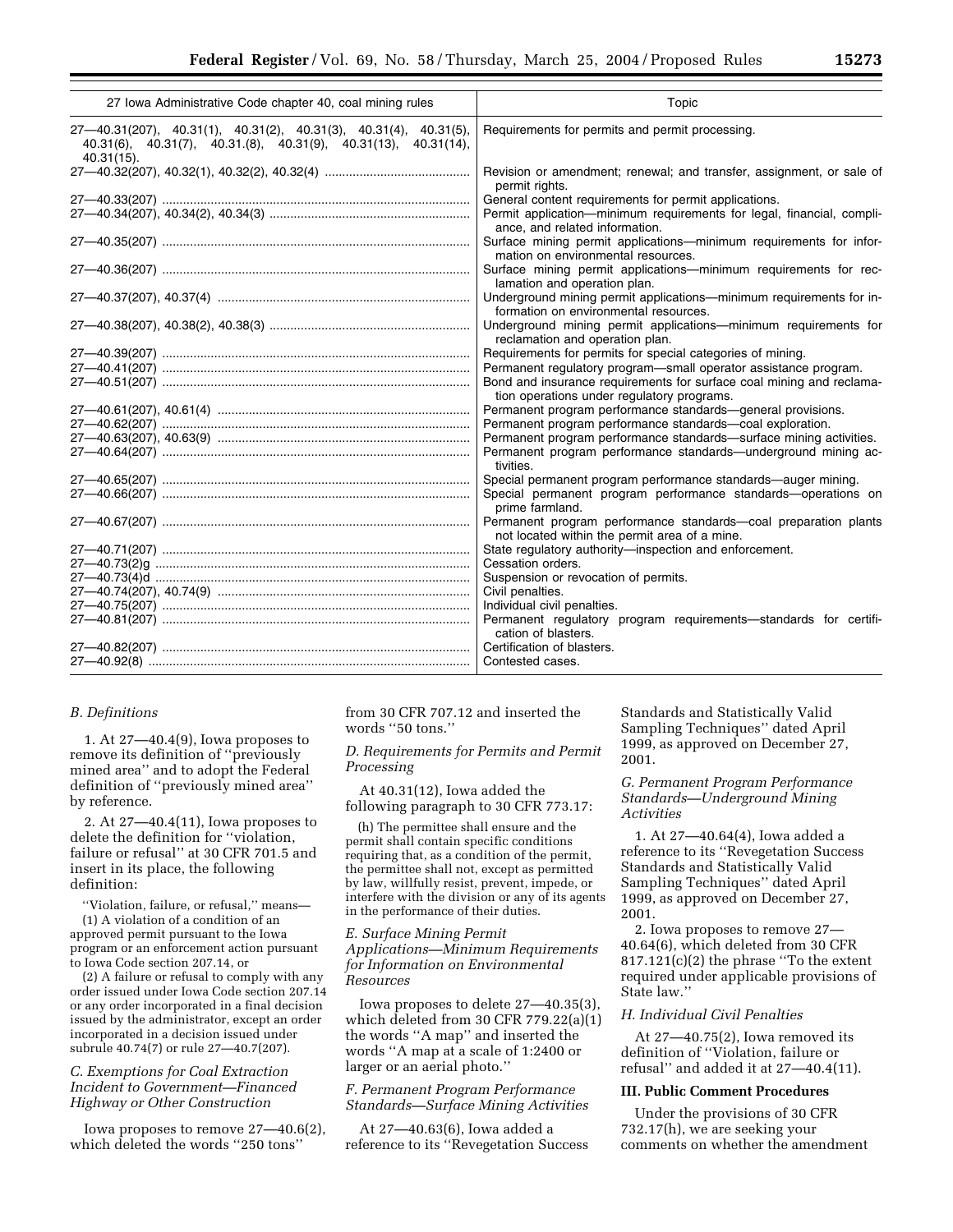satisfies the applicable program approval criteria of 30 CFR 732.15. If we approve the amendment, it will become part of the State program.

## *Written Comments*

Send your written comments to us at the address given above. Your written comments should be specific, pertain only to the issues proposed in this rulemaking, and include explanations in support of your recommendations. We will not consider or respond to your comments when developing the final rule if they are received after the close of the comment period (see **DATES**). We will make every attempt to log all comments into the administrative record, but comments delivered to an address other than the Mid-Continent Regional Coordinating Center may not be logged in.

# *Availability of Comments*

We will make comments, including names and addresses of respondents, available for public review during normal business hours. We will not consider anonymous comments. If individual respondents request confidentiality, we will honor their request to the extent allowable by law. Individual respondents who wish to withhold their name or address from public review, except for the city or town, must state this prominently at the beginning of their comments. We will make all submissions from organizations or businesses, and from individuals identifying themselves as representatives or officials of organizations or businesses, available for public review in their entirety.

#### *Public Hearing*

If you wish to speak at the public hearing, contact the person listed under **FOR FURTHER INFORMATION CONTACT** by 4 p.m., c.s.t. on April 9, 2004. If you are disabled and need special accommodations to attend a public hearing, contact the person listed under **FOR FURTHER INFORMATION CONTACT.** We will arrange the location and time of the hearing with those persons requesting the hearing. If no one requests an opportunity to speak, we will not hold a hearing.

To assist the transcriber and ensure an accurate record, we request, if possible, that each person who speaks at the public hearing provide us with a written copy of his or her comments. The public hearing will continue on the specified date until everyone scheduled to speak has been given an opportunity to be heard. If you are in the audience and have not been scheduled to speak and wish to do so, you will be allowed to

speak after those who have been scheduled. We will end the hearing after everyone scheduled to speak and others present in the audience who wish to speak, have been heard.

#### *Public Meeting*

If only one person requests an opportunity to speak, we may hold a public meeting rather than a public hearing. If you wish to meet with us to discuss the amendment, please request a meeting by contacting the person listed under **FOR FURTHER INFORMATION CONTACT.** All such meetings are open to the public and, if possible, we will post notices of meetings at the locations listed under **ADDRESSES.** We will make a written summary of each meeting a part of the administrative record.

## **IV. Procedural Determinations**

#### *Executive Order 12630—Takings*

In this rule, the State is adopting valid existing rights standards that are similar to the standards in the Federal definition at 30 CFR 761.5. Therefore, this rule has the same takings implications as the Federal valid existing rights rule. The takings implications assessment for the Federal valid existing rights rule appears in Part XXIX.E. of the preamble to that rule. *See* 64 FR 70766, 70822–27, December 17, 1999.

# *Executive Order 12866—Regulatory Planning and Review*

This rule is exempted from review by the Office of Management and Budget (OMB) under Executive Order 12866.

## *Executive Order 12988—Civil Justice Reform*

The Department of the Interior has conducted the reviews required by section 3 of Executive Order 12988 and has determined that this rule meets the applicable standards of subsections (a) and (b) of that section. However, these standards are not applicable to the actual language of State regulatory programs and program amendments because each program is drafted and promulgated by a specific State, not by OSM. Under sections 503 and 505 of SMCRA (30 U.S.C. 1253 and 1255) and the Federal regulations at 30 CFR 730.11, 732.15, and 732.17(h)(10), decisions on proposed State regulatory programs and program amendments submitted by the States must be based solely on a determination of whether the submittal is consistent with SMCRA and its implementing Federal regulations and whether the other requirements of 30 CFR parts 730, 731, and 732 have been met.

# *Executive Order 13132—Federalism*

This rule does not have Federalism implications. SMCRA delineates the roles of the Federal and State governments with regard to the regulation of surface coal mining and reclamation operations. One of the purposes of SMCRA is to ''establish a nationwide program to protect society and the environment from the adverse effects of surface coal mining operations.'' Section 503(a)(1) of SMCRA requires that State laws regulating surface coal mining and reclamation operations be ''in accordance with'' the requirements of SMCRA, and section 503(a)(7) requires that State programs contain rules and regulations ''consistent with'' regulations issued by the Secretary pursuant to SMCRA.

# *Executive Order 13175—Consultation and Coordination With Indian Tribal Governments*

In accordance with Executive Order 13175, we have evaluated the potential effects of this rule on Federallyrecognized Indian tribes and have determined that the rule does not have substantial direct effects on one or more Indian tribes, on the relationship between the Federal Government and Indian tribes, or on the distribution of power and responsibilities between the Federal Government and Indian tribes. This determination is based on the fact that the Iowa program does not regulate coal exploration and surface coal mining and reclamation operations on Indian lands. Therefore, the Iowa program has no effect on Federallyrecognized Indian tribes.

# *Executive Order 13211—Regulations That Significantly Affect The Supply, Distribution, or Use of Energy*

On May 18, 2001, the President issued Executive Order 13211 which requires agencies to prepare a Statement of Energy Effects for a rule that is (1) considered significant under Executive Order 12866, and (2) likely to have a significant adverse effect on the supply, distribution, or use of energy. Because this rule is exempt from review under Executive Order 12866 and is not expected to have a significant adverse effect on the supply, distribution, or use of energy, a Statement of Energy Effects is not required.

#### *National Environmental Policy Act*

This rule does not require an environmental impact statement because section 702(d) of SMCRA (30 U.S.C. 1292(d)) provides that agency decisions on proposed State regulatory program provisions do not constitute